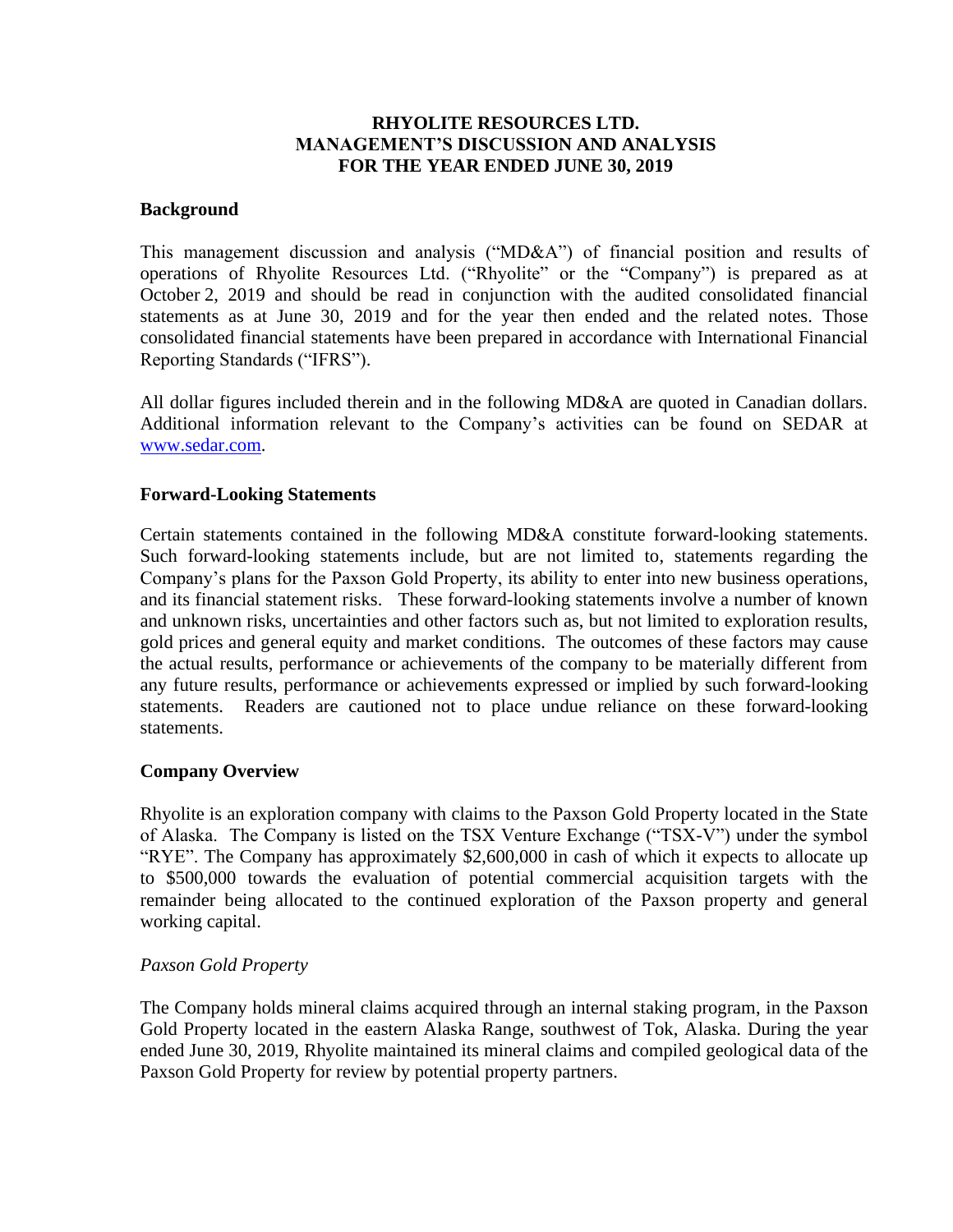In recent years, the Company has not undertaken significant exploration of the Paxson Gold Property except for claim and permitting maintenance, as well as basic geological work. To fund the next phase of the exploration of this property, the Company seeks an operating partner.

Exploration data has been reviewed, verified and compiled by Richard A. Graham, P. Geol., a director of Rhyolite, who is a "qualified person" for the purpose of National Instrument 43-101, Standards of Disclosure for Mineral Projects.

| As at June 30,                      | 2019       | 2018      | 2017      |
|-------------------------------------|------------|-----------|-----------|
|                                     | \$         | \$        | \$        |
| Total assets                        | 2,686,667  | 1,496,596 | 1,592,010 |
| Total long-term liabilities         |            |           |           |
|                                     |            |           |           |
| For the year ended June 30,         | 2019       | 2018      | 2017      |
|                                     | \$         |           | \$        |
| <b>Exploration</b> expenses         | 30,500     | 11,464    | 39,621    |
| General and administrative expenses | 54,146     | 64,706    | 84,838    |
| Net loss for the year               | 84,646     | 76,170    | 124,459   |
| Basic and diluted loss per share    | (0.00)     | (0.00)    | (0.00)    |
| Dividends per share                 | <b>Nil</b> | Nil       | Nil       |

# **Selected Annual Information**

#### *Financial Review*

Rhyolite is a resource development and production company without operating revenues. It is the Company's accounting policy to expense exploration and development expenditures incurred prior to the determination of the feasibility of mining operations. Mineral property acquisition costs, which include option payments, are capitalized as exploration and evaluation assets.

General and administrative expenses are typically incurred for corporate administration and office facilities, accounting and legal services, transfer agent, listing and filing fees, and other costs required as a publicly-traded company. Commensurate with the Company's nominal level exploration activities in recent years, these costs have been consistent in years including and subsequent to the year ended June 30, 2017, and reflect a base level of costs incurred as a publicly-listed entity.

Net assets as at June 30, 2019 were higher than those as at June 30, 2018 and 2017 as a result of \$1,271,425 in net cash proceeds received from the exercise of warrants during the year ended June 30, 2019.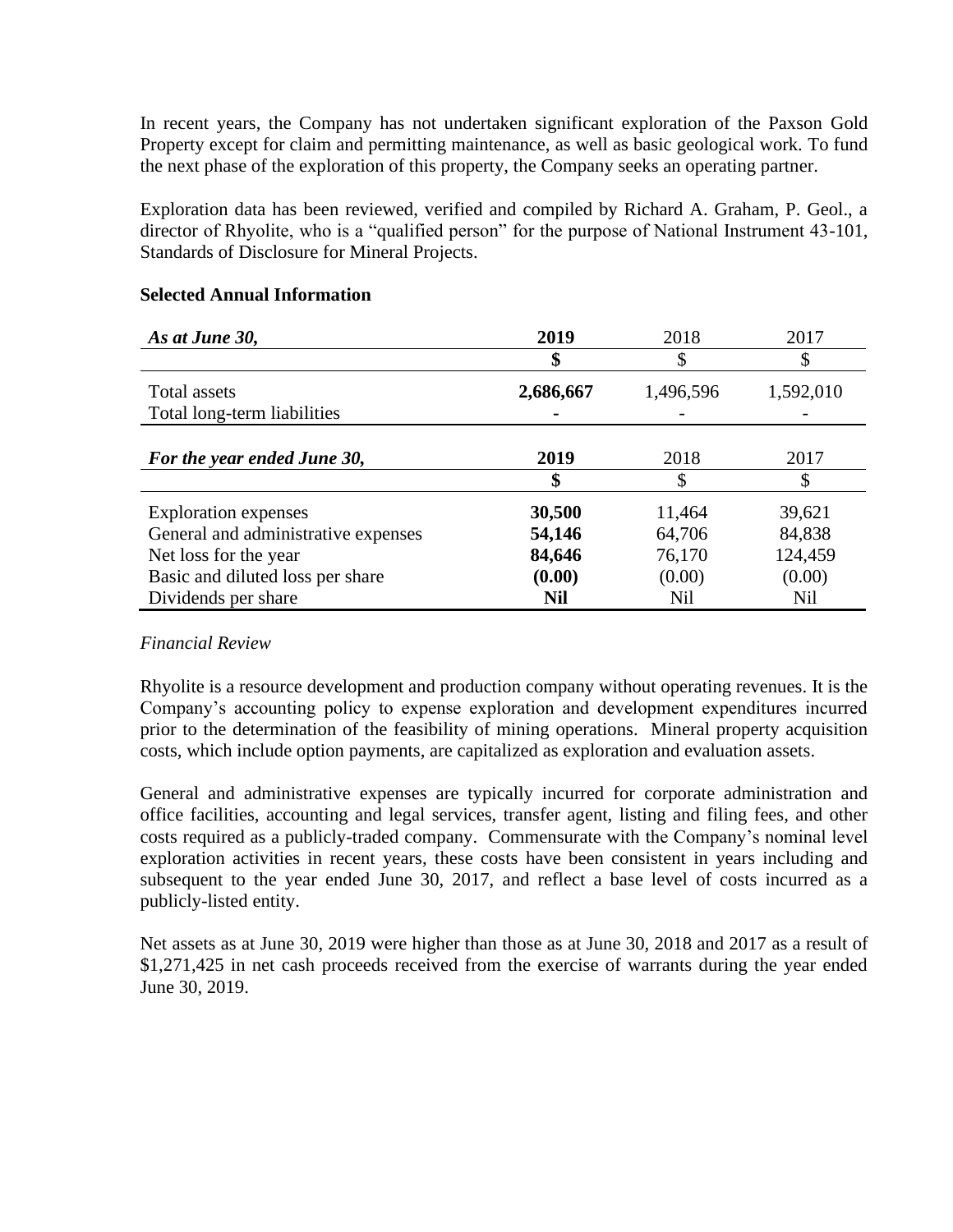# **Results of Operations including Fourth Quarter Results**

|                                         | <b>Three Months Ended</b><br><b>June 30,</b> |         | <b>Year Ended</b><br><b>June 30,</b> |           |
|-----------------------------------------|----------------------------------------------|---------|--------------------------------------|-----------|
|                                         | 2019                                         | 2018    | 2019                                 | 2018      |
|                                         | \$                                           | \$      | \$                                   | \$        |
| <b>Exploration</b> expenses             | 21,715                                       |         | 30,500                               | 11,464    |
| General and administrative expenses:    |                                              |         |                                      |           |
| Office administration and facilities    | 12,000                                       | 12,000  | 48,000                               | 48,000    |
| Accounting and legal services           | 12,378                                       | 12,354  | 14,873                               | 14,169    |
| Transfer agent, listing and filing fees | 1,649                                        | 2,167   | 14,845                               | 15,286    |
| Office supplies and services            | 426                                          | (300)   | 4,296                                | 1,326     |
| Shareholder information                 | <b>180</b>                                   | 797     | 1,322                                | 1,426     |
| Foreign exchange loss (gain)            | <b>260</b>                                   | (1)     | 371                                  | 352       |
| Interest income                         | (11,583)                                     | (4,549) | (29, 561)                            | (15, 853) |
| Loss for the period                     | 37,025                                       | 22,468  | 84,646                               | 76,170    |
| Basic and diluted loss per share        | 0.00                                         | 0.00    | 0.00                                 | 0.00      |

The following table sets forth selected data for the periods indicated:

# *Year ended June 30, 2019*

The Company reported a loss of \$84,646 for the year ended June 30, 2019, compared with a loss of \$76,170 for the year ended June 30, 2018. The higher net loss in 2019 was the result of a \$19,036 increase in exploration expenditures owing primarily to travel to the Paxson Gold Property that did not occur in 2018. Partially offsetting this increase was a \$13,708 increase to interest income resulting from an increase in interest rates applied to the Company's cash balance and an increase in the cash balance following an exercise of warrants in 2019.

Other expenses for the year ended June 30, 2019 were incurred for management and corporate services, transfer agent services, listing and filing fees, and other costs incurred as a publicly-listed entity. These costs were incurred at levels consistent with those for the year ended June 30, 2018.

# *Fourth Quarter Results*

During the three months ended June 30, 2019, the Company incurred a loss of \$37,025 compared with a loss of \$22,468 in the same period in 2018. The increased net loss is the result of \$21,715 in exploration expenses, primarily for travel to the Paxson Gold Property, partly offset by an increase in interest income owing to a higher cash balance following the exercise of warrants and increases to interest rates. Other expenses incurred in the three months ended June 30, 2019 were comparable with those incurred for the three months ended June 30, 2018.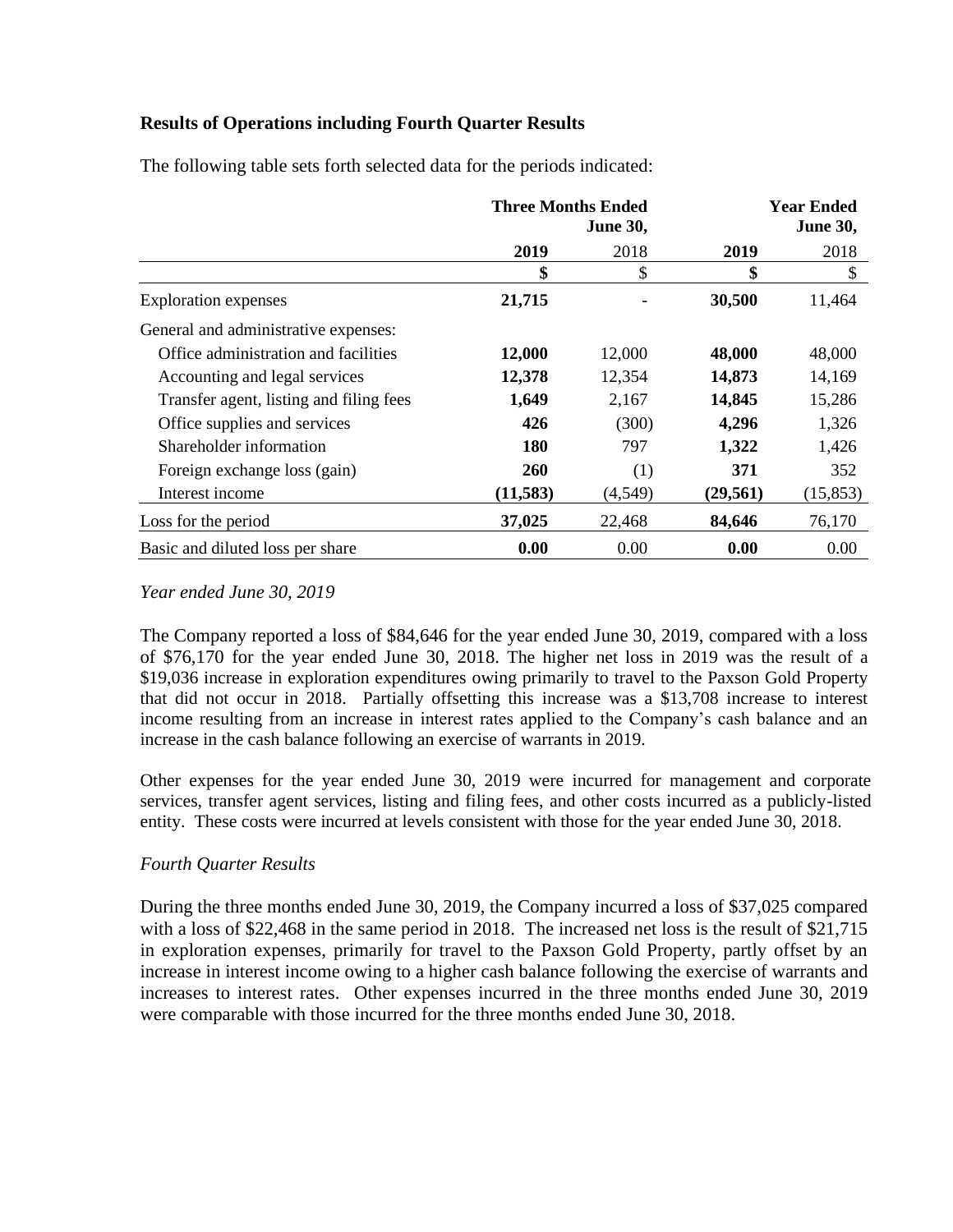# **Quarterly Information**

|                           | General and    |                          |            | Basic &<br>Diluted |
|---------------------------|----------------|--------------------------|------------|--------------------|
|                           | Administrative | Exploration              | <b>Net</b> | Loss per           |
|                           | Expenses $(1)$ | <b>Expenses</b>          | Loss       | <b>Share</b>       |
|                           |                | \$                       |            | S                  |
| $Q_4$ – June 30, 2019     | 15,310         | 21,715                   | 37,025     | (0.00)             |
| $Q3 - March 31, 2019$     | 15,537         |                          | 15,537     | (0.00)             |
| $Q2 - December 31, 2018$  | 11,887         | 8,785                    | 20,672     | (0.00)             |
| $Q1$ – September 30, 2018 | 11,412         |                          | 11,412     | (0.00)             |
| $Q_4$ – June 30, 2018     | 22,468         | $\overline{\phantom{a}}$ | 22,468     | (0.00)             |
| $Q3 - March 31, 2018$     | 15,171         | $\qquad \qquad -$        | 15,171     | (0.00)             |
| $Q2 - December 31, 2017$  | 9,372          | 11,464                   | 20,836     | (0.00)             |
| $Q1 -$ September 30, 2017 | 17.695         |                          | 17,695     | (0.00)             |

#### **Explanatory Notes:**

(1) General and administrative expenses typically include costs for: office administration and facilities; accounting and legal services; transfer agent, listing and filing activities; and investor relations. Generally, these expenses are consistent from quarter to quarter, although there are some for the accrual of audit fees and for costs incurred for the Company's annual general meeting, typically in the fourth and first fiscal quarters, respectively.

#### **Financial Condition including Cash Flows, Liquidity and Capital Resources**

At June 30, 2019, the Company's working capital was \$2,622,272 compared with \$1,435,493 at June 30, 2018. Cash as at June 30, 2019 was \$2,641,085, compared with \$1,451,233 at June 30, 2018. The increase in cash is the result of \$1,271,425 in net proceeds from the exercise of warrants and \$29,561 during the year ended June 30, 2019, partially offset by \$111,134 in expenditures for exploration and general and administrative items.

The Company has no contractual commitments for future mineral property exploration expenditures. The Company has not pledged any of its assets as security for loans, or otherwise and is not subject to any debt covenants. As a result, management believes that the Company has sufficient working capital to meet its projected operating and exploration activities beyond the next fiscal year, and to pursue other operating activities.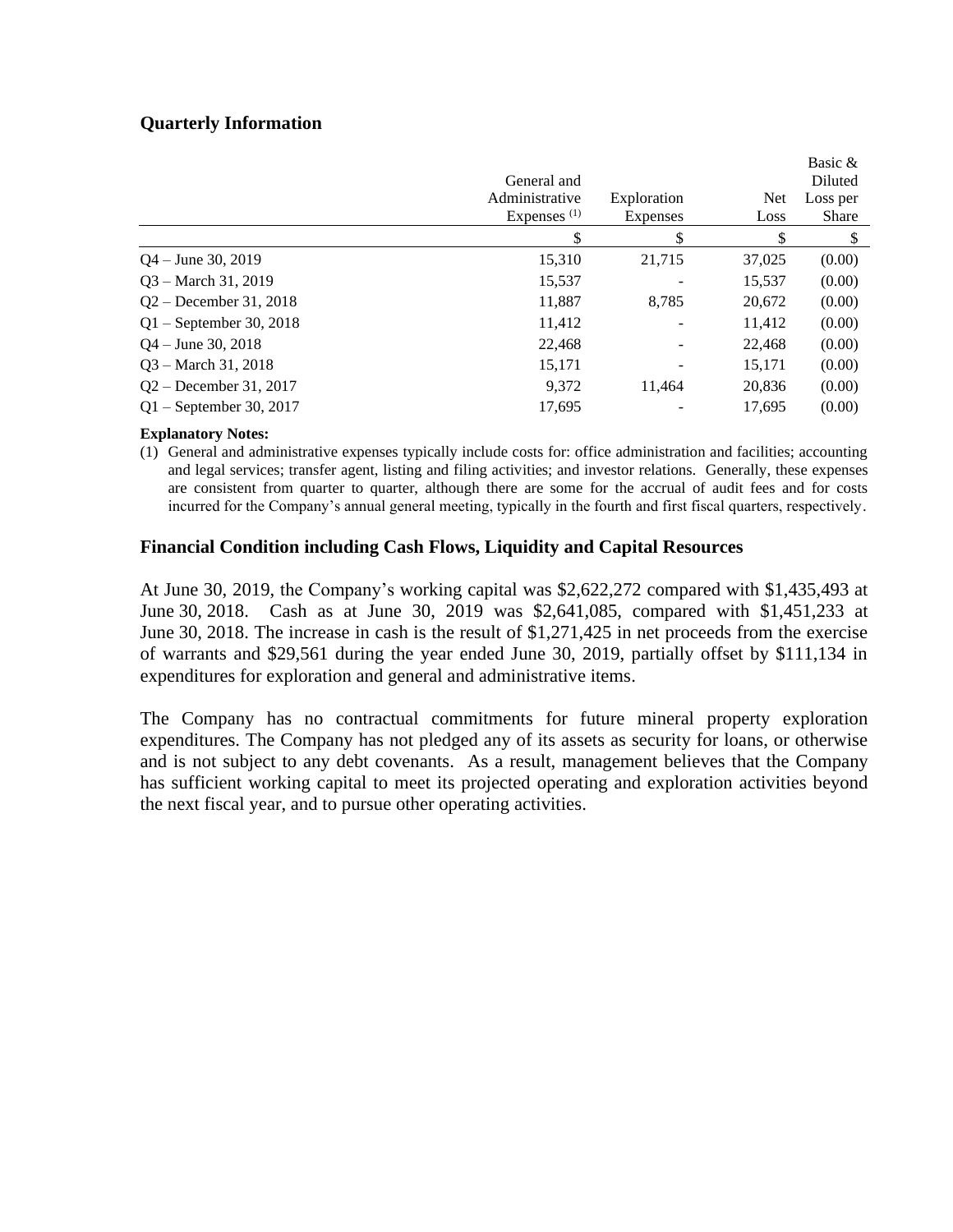#### **Related Party Transactions**

The Company is party to a corporate service agreement with Earlston Management Corp. ("Earlston"), a company that provides key management services to the Company. The Company pays Earlston a fee of \$4,000 per month and out-of-pocket costs for standard management and office services. Earlston also provides occasional consulting, project management or other support services which are billed separately from the standard rate. For the year ended June 30, 2019, the expense for office administration and facilities includes \$48,000 (2018 - \$48,000) for services provided by Earlston. Additionally, in the year ended June 30, 2019, the Company paid Earlston \$5,000 for services rendered in connection with the exercise of warrants, which has been included in share issuance costs.

Accounts payable and accrued liabilities as at June 30, 2019 includes \$4,306 (June 30, 2018 - \$4,320) for amounts owing to Earlston.

# **Capital Management**

The Company defines its capital as its shareholders' equity. It manages its capital structure and makes adjustments to it, based on the funds available to the Company, in order to support the acquisition, exploration and development of mineral properties. The Board of Directors does not establish quantitative return on capital criteria for management, but rather relies on the expertise of the Company's management to sustain future development of the business.

The Paxson Gold Property is an exploration-stage project and, as a result, the Company is dependent upon external financings to fund activities. In order to carry out planned exploration, pay for general and administrative costs and pursue new business operations, the Company will spend its existing working capital and will attempt to raise additional funds as needed.

Management reviews its capital management approach on an ongoing basis and believes that this approach, given the relative size of the Company, is reasonable.

The Company's capital management objectives, policies and processes have not been changed over the period presented. The Company is not subject to any externally imposed capital requirements.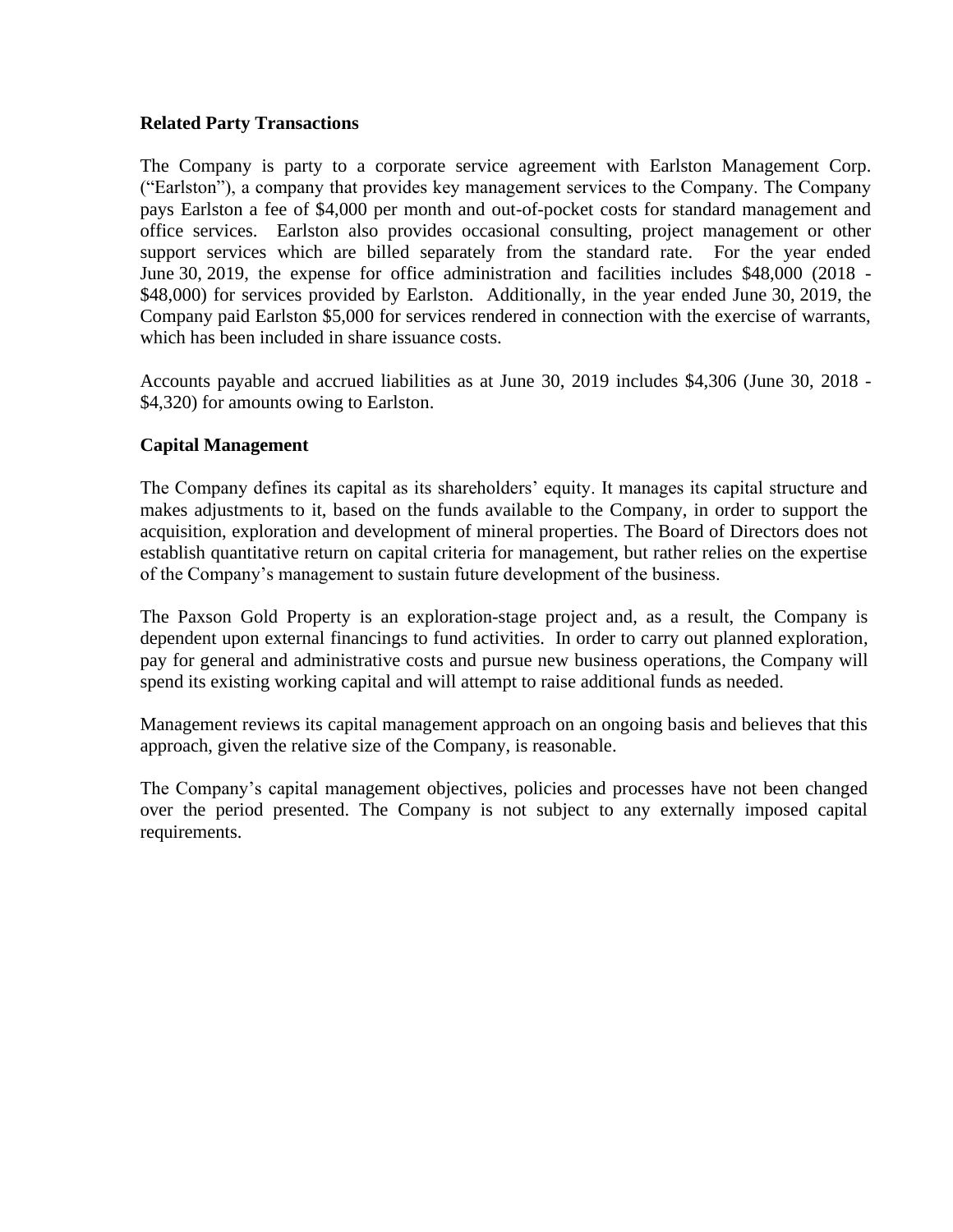#### **Financial Instruments and Risk Management**

As at June 30, 2019, the Company's financial instruments comprise cash and accounts payable and accrued liabilities. The fair values of accounts payable and accrued liabilities approximate their carrying values due to their short-term maturity. Fair values of financial instruments are classified in a fair value hierarchy based on the inputs used to determine fair values. The levels of the fair value hierarchy are as follows:

- Level 1 Unadjusted quoted prices in active markets for identical assets or liabilities;
- Level  $2$  Inputs other than quoted prices that are observable for the asset or liability either directly (i.e. as prices) or indirectly (i.e. derived from prices); and
- Level 3 Inputs that are not based on observable market data (unobservable inputs).

As at June 30, 2019, the fair value of cash held by the Company was based on Level 1 of the fair value hierarchy.

Risks to the Company's financial instruments and their potential impact on the Company's financial instruments are summarized below:

# *Credit risk*

Credit risk is the risk of an unexpected loss if a customer or third party to a financial instrument fails to meet its contractual obligations. The Company's credit risk is primarily attributable to its cash. The Company limits exposure to credit risk by maintaining its cash with large financial institutions. The Company does not have cash that is invested in asset-backed commercial paper.

# *Liquidity risk*

Liquidity risk is the risk that the Company will not be able to meet its financial obligations as they fall due. The Company ensures there is sufficient capital in order to meet short-term business requirements, after taking into account cash flows from operations and the Company's holdings of cash. The Company believes that these sources are sufficient to cover the likely short-term cash requirements, but that further funding or net income from operating activities will be required to meet long-term requirements. As at June 30, 2019, the Company had a cash balance of \$2,641,085 to settle current liabilities of \$19,780. All of the Company's financial liabilities have contractual maturities of 30 days or are due on demand and subject to normal trade terms.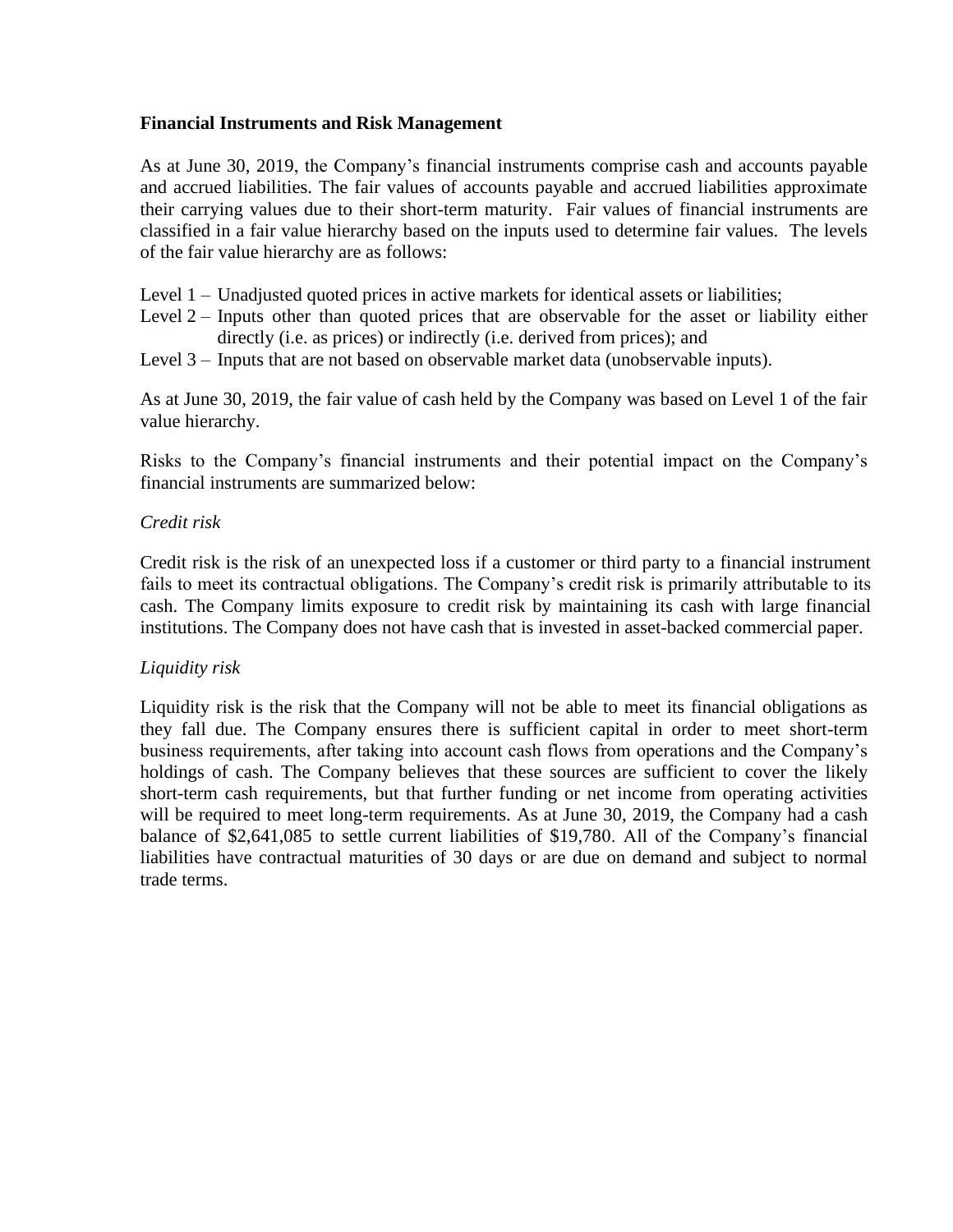# *Market risk*

Market risk is the risk of loss that may arise from changes in market factors such as interest rates, foreign exchange rates, and commodity and equity prices.

#### i. Interest rate risk

Interest rate risk arises from changes in market rates of interest that could adversely affect the Company. The Company currently has no interest-bearing financial instruments other than cash, so its exposure to interest rate risk is insignificant.

ii. Foreign currency risk

Foreign currency risk is the risk that is related to the fluctuation of foreign exchange rates. The Company has exploration and evaluation activities in United States and costs related to this activity are typically incurred in US dollars while funds are typically raised by the parent company in Canadian dollars. The Company does not anticipate a large exploration program at this time and, as a result, is not exposed to significant foreign currency risk.

iii. Price risk

The Company holds no marketable securities or non-cash assets that are classified as financial instruments and, consequently, has no exposure to the price fluctuations of such instruments.

# **Outstanding Share Data**

As of the date of this MD&A, the Company has 52,047,200 common shares and 450,000 stock options outstanding.

#### **Off-Balance Sheet Arrangements**

The Company has no off-balance sheet arrangements.

#### **Use of Estimates**

The preparation of financial statements in conformity with IFRS requires management to make estimates and assumptions that affect the reported amounts of assets and liabilities at the date of the financial statements and the reported amounts of revenues and expenses during the reporting period. Actual results may differ from those estimates. Estimates are reviewed on an ongoing basis based on historical experience and other factors that are considered to be relevant under the circumstances. Revisions to estimates on the resulting effects of the carrying amounts of the Company's assets and liabilities are accounted for prospectively.

All of the Company's significant accounting policies and estimates are included in Note 3 of its audited consolidated financial statements for the year ended June 30, 2019.